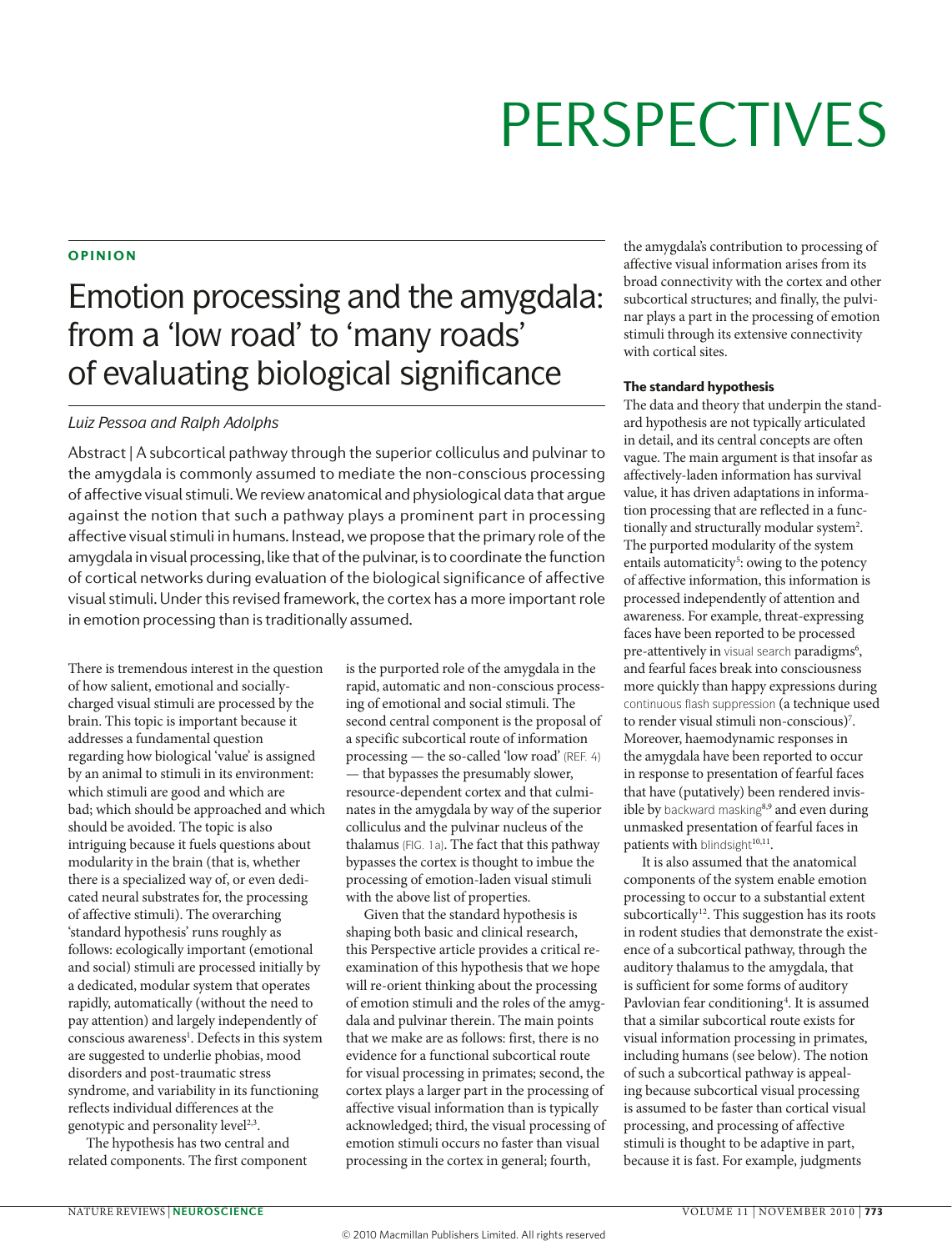

**Nature Reviews** | **Neuroscience** LGN–v1–v2–v4–teO–te pathway, although the scheme is not strictly hierarchical. the amygdala, in Figure 1 | **Visual pathways. a** | A traditional flowchart of visual processing typically emphasizes the particular, is a recipient of visual signals from the anterior visual cortex. According to the 'standard hypothesis', a subcortical pathway involving the superior colliculus and the pulvinar nucleus of the thalamus provides fast and automatic access to the amygdala. **b** | An alternative view of the flow of visual signals includes multiple pathways, including both alternative routes (for example, LGN to Mt) and shortcuts (for example, V2 to TEO). Only some of these are shown. The flow of visual information may be more appropriately viewed in terms of 'multiple waves' of activation that initiate and refine cell responses at a given processing 'stage'. For simplicity, feedback pathways, which are known to be quite extensive, have been omitted. the existence of such feedback pathways dictates, however, that a complex ebb-and-flow of activation sculpts the neuronal profile of activation throughout the visual cortex, and likewise the amygdala responses. some of the connections between the pulvinar and visual cortex, and between the pulvinar and 'associational' areas, are also indicated. the line in the pulvinar is intended to schematically separate the medial pulvinar (to the right of the line) from the rest of the structure. FeF, frontal eye field; LGN, lateral geniculate nucleus; Mt, medial temporal area (also known as V5); OFC, orbitofrontal cortex; SC, superior colliculus; TE, inferior temporal area TE; TEO, inferior temporal area TEO; V, visual cortex; VLPFC, ventrolateral prefrontal cortex.

of threat can be made from facial stimuli that are presented for as briefly as 39ms (backward masked)<sup>13</sup>. Because the pathway is assumed to be subcortical, processing of visual information along this pathway is assumed to be coarse. Thus, coarse (that is, low-spatial-frequency) information from affective stimuli is thought to engage subcortical visual processing, consistent with findings that the amygdala (a collection of subcortical nuclei) is activated more strongly by emotional faces presented with low than high spatial frequency<sup>14</sup>.

In this Perspective we aim to discuss several shortcomings of the standard hypothesis and to propose an alternative view that we think is better justified by the data, and that we hope will stimulate new research directions. This Perspective does not focus specifically on the amygdala, as several

comprehensive reviews about the role of this structure in processing affective information already exist<sup>15,16</sup>. Instead, we emphasize physiological and anatomical data concerning the pulvinar, the key 'link structure' of the subcortical pathway. Although most of the data described in this Perspective are well known to parts of the neuroscience community, the lack of appreciation for these data by 'affective science' researchers could partly explain the widespread acceptance of the standard hypothesis.

we begin by discussing the functional properties of the processing of affective visual information that are central to the standard hypothesis and focus on the issues of speed and coarseness. These issues are relevant to the subsequent discussion of the pulvinar and to the alternative scheme we propose for explaining the properties of visual processing of affective information. other important notions that are linked to the standard hypothesis, including the modularity of the brain and the roles of attention and awareness in visual processing, are discussed only briefly because they have been reviewed elsewhere17–21. Finally, we propose an alternative view that assigns a larger role to cortical processing of affective visual information. we suggest that this scheme, which we call the 'multiple-waves model', can explain the types of findings that have been used to support the standard hypothesis.

#### General functional issues

*Affective visual information is not processed faster than other visual information.*  Electrophysiological responses evoked by visual stimuli can be modulated by the emotional content of the stimuli, and this modulation has been reported to occur at short latencies — in some studies in humans, within  $\sim$ 100 ms of stimulus onset<sup>22,23</sup>. In addition, the N170 component of the electroencephalography (EEG) signal (or the M170 component in magnetoencephalography (MeG) studies), which is associated with face identification, is in some studies modulated by the emotional expression of the presented face<sup>24,25</sup>. However, numerous studies only showed effects with longer latencies, ranging from 200–400ms (for example, REF. 26). Even in the studies reporting short latency responses to emotional visual stimuli, localizing the neural sources of those responses using EEG or MEG is problematic and, therefore, the origin of the signals in these studies might not be in the subcortical pathway.

In addition, single-unit recordings in monkeys indicate that responses in the cortex (even in the frontal cortex) occur with latencies that are within the range of the latencies observed in subcortical areas (BOX 1). This is consistent with the idea of a rapid, feedforward 'cortical sweep' of visual information processing. Moreover, behavioural and electrophysiological studies of object processing and perception in humans suggest that visual processing in general (that is, including non-affective processing) can be remarkably fast and that a substantial amount of information can be gathered from even a single glance at a natural scene (see [supplementary information s1](http://www.nature.com/nrn/journal/v11/n11/suppinfo/nrn2920.html) (box)). For example, a recent study showed that only 19–67ms were required to attain 75% correct performance on several tasks, including determining a scene's global property (for example, 'natural scene') and basic level categorization (for example, 'forest')<sup>27</sup>. Thus,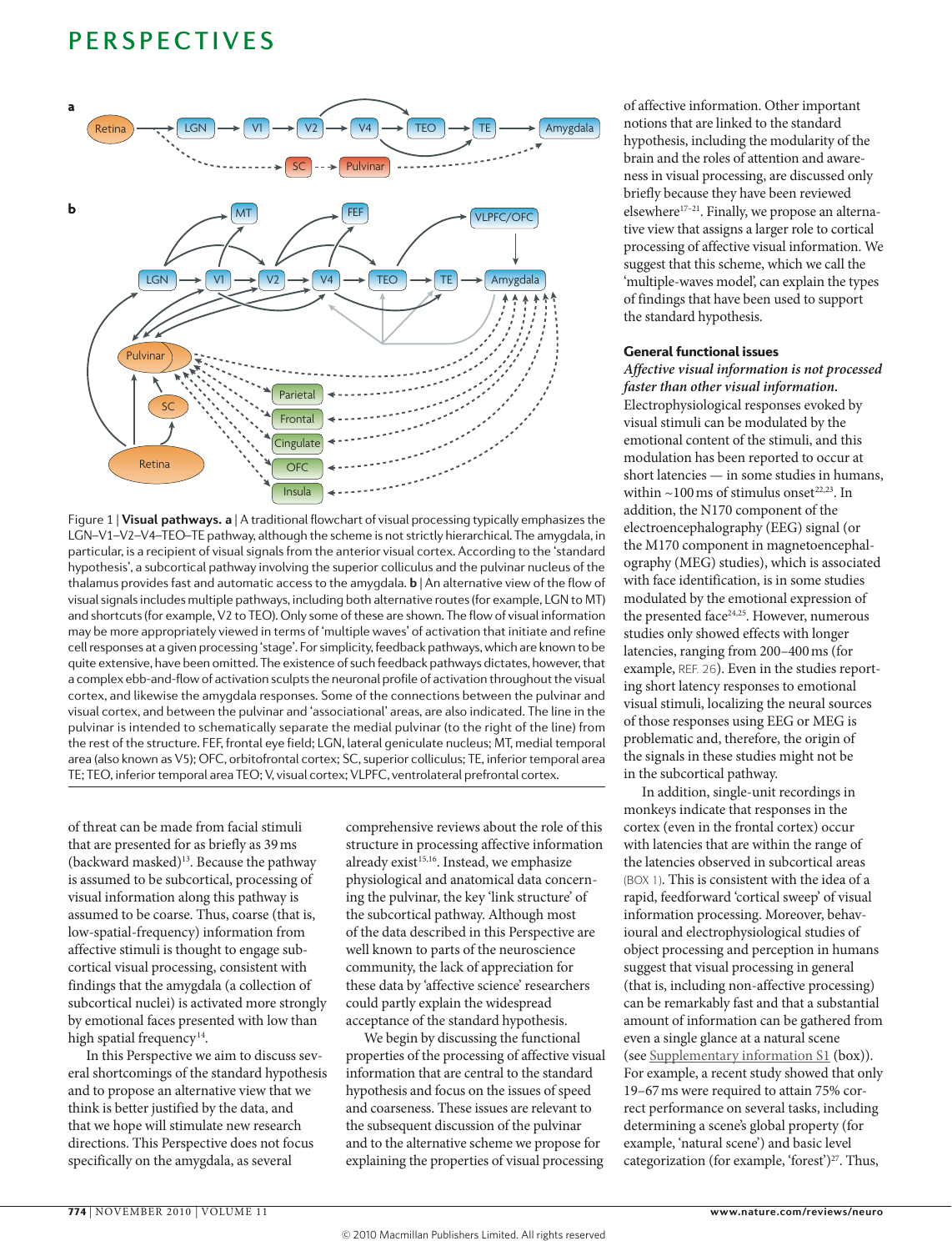# **PFRSPFCTIVES**



#### Box 1 | Speed of visual processing

One way to assess the speed of visual processing is to measure and contrast response latencies across brain areas. For example, do responses in the purported subcortical pathway occur earlier than those in cortical sites? The figure shows that in the macaque cerebral cortex, the earliest latencies are remarkably short, and even mean response latencies indicate remarkably fast cortical processing<sup>72</sup>. Areas that became active at the given latency after visual stimulation are shown in red, those that were activated earlier in yellow and those that were not yet activated in white. Areas for which no information was available are shown in dark grey (see the figure). Visual response latencies in the pulvinar are between 60–80ms and overlap with latencies observed in early visual cortical areas V1 and V2 (REF. 104). In the inferotemporal cortex (that is, 'late' visual cortex) latencies can be as short as 60-85 ms<sup>72</sup> and, strikingly, in some frontal sites such as the frontal eye fields (FEF) as short as 40–70ms. These latencies again overlap with those in area V1 (REFs 84,105). Thus, although mean response latencies increase gradually from posterior to anterior visual cortices, there is considerable overlap (see the figure). In the context of the standard hypothesis, it therefore seems that pulvinar responses are not particularly fast. However, it is of interest that visual response latencies in the superior colliculus are somewhat faster than those observed in the pulvinar, showing an early, transient response around 40–70 ms that may support rapid eye movements during orienting<sup>106</sup> (note that these response times overlap with FEF responses).

What are the response latencies of neurons in the amygdala? In the monkey amygdala, responses to visual stimuli range from 100–200ms30,107–109, although shorter response latencies to unspecific stimuli (for example, fixation spots) have been reported<sup>30</sup>. Differences in evoked responses between threatening and neutral or appeasing facial expressions in the monkey amygdala have been found in the range of 120–250 ms<sup>30</sup>. Intracranial studies in humans generally find the earliest single-unit responses to visual stimuli around 200 ms<sup>33,110</sup>. Moreover, in

of stimuli was observed to start at 200 ms<sup>26</sup> (see also REF. 110). one study, modulation of amygdala responses by the affective content

In summary, subcortical visual processing is not discernably faster than cortical processing. Furthermore, the crucial variable is not the timing of the initial stimulus responses but the time at which reliable differences between affective and non‑affective stimuli can be detected. It has been suggested<sup>111</sup> that most of the information encoded by visual neurons may be available in 100‑ms‑long segments of activity (that is, spiking data within a 100ms epoch) and that a fair amount of information is available in segments of 50ms, and even some of 20–30ms (note that these segments consider post-latency neuronal spikes only). Although these data demonstrate the remarkable speed of neuronal computation (at least under some conditions), they add milliseconds to the time that is required to, for example, discriminate between stimuli. A final consideration is that responses in humans are possibly slower than in monkeys. For example, in one study in humans, the fastest recording sites had response latencies of just under 60ms and were probably located in V1 (or possibly V2)<sup>112</sup>. In the monkey, the fastest responses in V1 can be observed under 40 ms<sup>72</sup>. 5, Brodmann area 5; 7a, Brodmann area 7; 7ip, Brodmann area 7ip (intraparietal); 8a, Brodmann area 8a; EC, entorhinal cortex; FEF, frontal eye field; FST, fundus of superior temporal cortex; IPa, superior temporal area IPa; M1, primary motor cortex; MST, medial superior temporal cortex; MT, medial temporal area (also known as V5); OFC, orbitofrontal cortex; PFC, prefrontal cortex; PGa, superior temporal area PGa; PreM, premotor cortex; SEF, supplementary eye field; SMA, supplementary motor area; TAa, anterior subregion of superior temporal area TA; TE1, inferior temporal area TE1; TE2, inferior temporal area TE2; TE3, inferior temporal area TE3; TEm/TEa, medial and anterior subregions of inferior temporal area TE; TPO, superior temporal area TPO; TS, superior temporal sulcus. Figure is reproduced, with permission, from REF. 72 © (2000) Cell Press.

there is nothing particularly special about the processing speed of affective information. Finally, the speed of cortical — as opposed to subcortical — visual processing could also account for the reported rapid modulation of evoked brain responses by stimulus valence. valence, like other affectively relevant stimulus dimensions, is probably computed in several brain regions, one of which is likely to be the orbitofrontal cortex (oFC). short-latency (100–150ms) electrophysiological responses in the oFC have been associated with discrimination of the valence of a visual stimulus<sup>28</sup>. We develop this final point in greater depth below, in the context of our new proposal.

Taken together, the findings above indicate that processing of affective visual stimuli is no faster than cortical processing of visual stimuli in general. Indeed, cortical visual processing is both efficient and fast. Thus, the argument that a separate subcortical system is required for fast perception of affective stimuli is problematic (Supplementary information s1 (box)).

*Processing of affective visual stimuli involves both coarse- and high-spatial-frequency*  information. According to the standard hypothesis, the subcortical pathway is particularly effective at carrying low-spatialfrequency information, mainly because the

superior colliculus and pulvinar are assumed not to convey much high-spatial-frequency information. This notion was initially based on findings in rodents that simple ('coarse') auditory conditioning does not require the cortex, whereas conditioning that requires more complex stimulus discriminations does<sup>4</sup>.

Neuroimaging studies in humans seem to be consistent with this idea. For example, in one study amygdala responses were stronger when participants viewed low- compared with high-spatial frequency fearful faces<sup>14</sup>, and when they viewed fearful faces versus neutral faces both at low spatial frequency<sup>14</sup>. similarly, activation in brain areas consistent with the location of the superior colliculus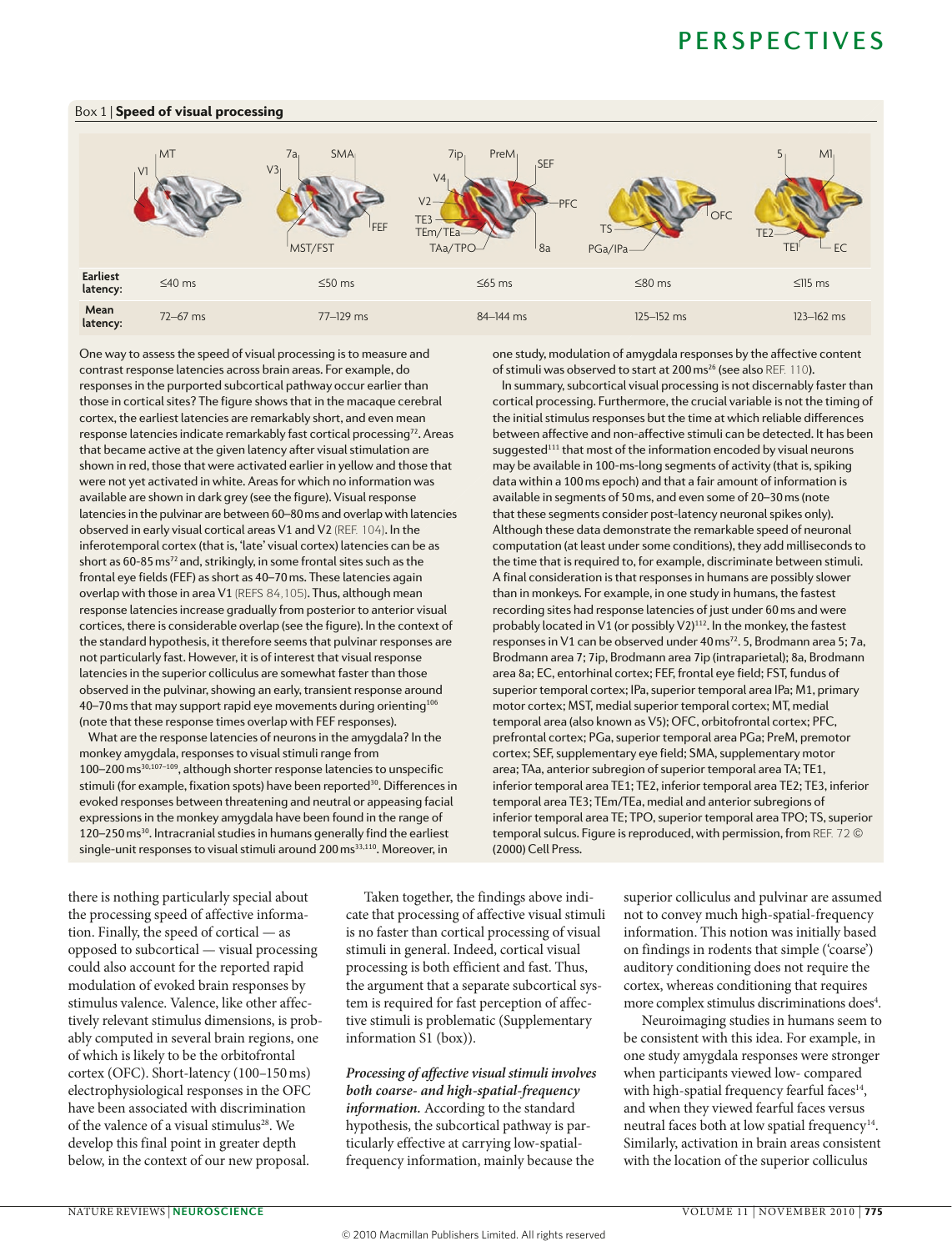and pulvinar was greater in response to fearful faces than to neutral faces at low spatial frequencies<sup>14</sup>. Findings of this kind have been interpreted as suggesting that the amygdala is relatively 'blind' to high-spatialfrequency information. However, the amygdala receives major projections from the anterior inferotemporal cortex<sup>29</sup> that convey highly processed object information — in fact, the amygdala receives highly processed cortical input from all sensory modalities except olfaction<sup>29</sup>. Indeed, electrophysiological studies have shown that the monkey amygdala contains neurons that are tuned to the identity of specific faces<sup>30,31</sup> and that the human amygdala shows category-specific responses (for example, for animals or natural scenes)<sup>32,33</sup>. These are properties that require high-spatial-frequency information.

Moreover, it has been shown that the discrimination of facial expressions relies on both low- and high-spatial-frequency information<sup>34</sup>. The perception of fear is particularly reliant on high-spatial-frequency information<sup>35</sup>. Indeed, a study in a patient with bilateral amygdala lesions showed that this patient's impaired recognition of facial expressions of fear was due to impaired processing of the eye region of faces, especially of high-spatial-frequency information about the eyes<sup>36</sup>. These results demonstrate the importance of high-spatial-frequency information in fear recognition and indicate that the amygdala is required for this type of visual processing.

In summary, although some findings are consistent with the notion that subcortical areas process coarse visual information, the

perception of emotional expressions actually involves both coarse and fine information. Furthermore, the amygdala not only receives inputs that convey fine spatial information but seems to be crucially involved in using this information to decode facial expressions (supplementary information s1 (box)).

*The amygdala is not essential for rapid, non-conscious detection of affective information.* The standard hypothesis often draws on additional themes, such as the roles of attention and awareness in visual processing, and the more general issue of the extent to which emotion and cognition are processed by separate circuits in the brain. Both of these issues are complex and have been discussed at greater length elsewhere<sup>19,20</sup>, but we briefly comment on attention and awareness.

Processing affective information is known to occur under some conditions of inattention and unawareness. However, as discussed elsewhere, the interpretation of the published literature in terms of 'strong automaticity' is unwarranted<sup>20</sup>. Briefly, behavioural, functional MRI (fMRI) and EEG studies indicate that when processing resources are sufficiently consumed (for example, by engaging attention on challenging tasks), visual processing of emotional stimuli is greatly reduced or eliminated. This challenges the notion that emotional stimuli are processed automatically (see REFs 37–39 for further discussion of the role of attention). a recent study of a patient with complete amygdala lesions<sup>40</sup> perhaps provides the most decisive data on this issue. In this patient, reaction times for detecting fearful faces among distractor stimuli were within the normal range, and fearful facial expressions broke into consciousness faster than happy faces during binocular suppression to the same degree as in control subjects (FIG. 2). These findings demonstrate that the amygdala is not essential for non-conscious, rapid fear detection, at least in the tasks used in this study<sup>40</sup> (see also REF. 41).

Thus, independent lines of evidence challenge the notion that processing of affective visual information occurs independently of attention and awareness. Moreover, some of the properties typically connected in the literature with automaticity (for example, detecting fearful faces among distractors) may not entirely depend on the amygdala.

#### physiological and anatomical issues

The pulvinar is a key link element in the purported colliculus–pulvinar–amygdala pathway. Here, we briefly review physiological and anatomical data regarding the pulvinar — and the subcortical pathway of which it is thought to be a component — that are relevant in the context of the standard hypothesis. In particular, we discuss data that are relevant to the question of whether this structure is better conceptualized as a relatively passive way station or as a dynamic element of brain circuitry.

*Pulvinar input.* The pulvinar complex is the largest nuclear mass in the primate thalamus and is thought to have expanded in size during evolution in parallel with other visual structures<sup>42</sup>. The pulvinar does not seem to



Figure 2 | **intact non-conscious processing of fearful faces in the absence of the amygdala.** In a subject with complete amygdala lesions (subject s.M.), fearful faces broke into consciousness during continuous flash suppression with latencies similar to those of control subjects. **a** | Experimental stimulus: fearful or happy faces were shown to the nondominant eye while a flashing Mondrian pattern was shown to the dominant eye. This technique is called continuous flash suppression as it suppresses the visibility of the stimulus presented to the non-dominant eye. The



a button press to establish reaction time. **b** | Plots of reaction times (RT) in contrast of the Mondrian pattern was gradually decreased while that of the face was increased until subjects could detect the face and indicate it with the task. In the case of s.M., fearful faces broke interocular suppression faster than happy faces (shown by the red bar) and to the same degree as 7 demographically matched healthy controls (shown by blue bars; the mean and standard deviation are also shown). Figure is reproduced, with permission, from REF. 40 ©(2009) Macmillan Publishers Ltd. All rights reserved.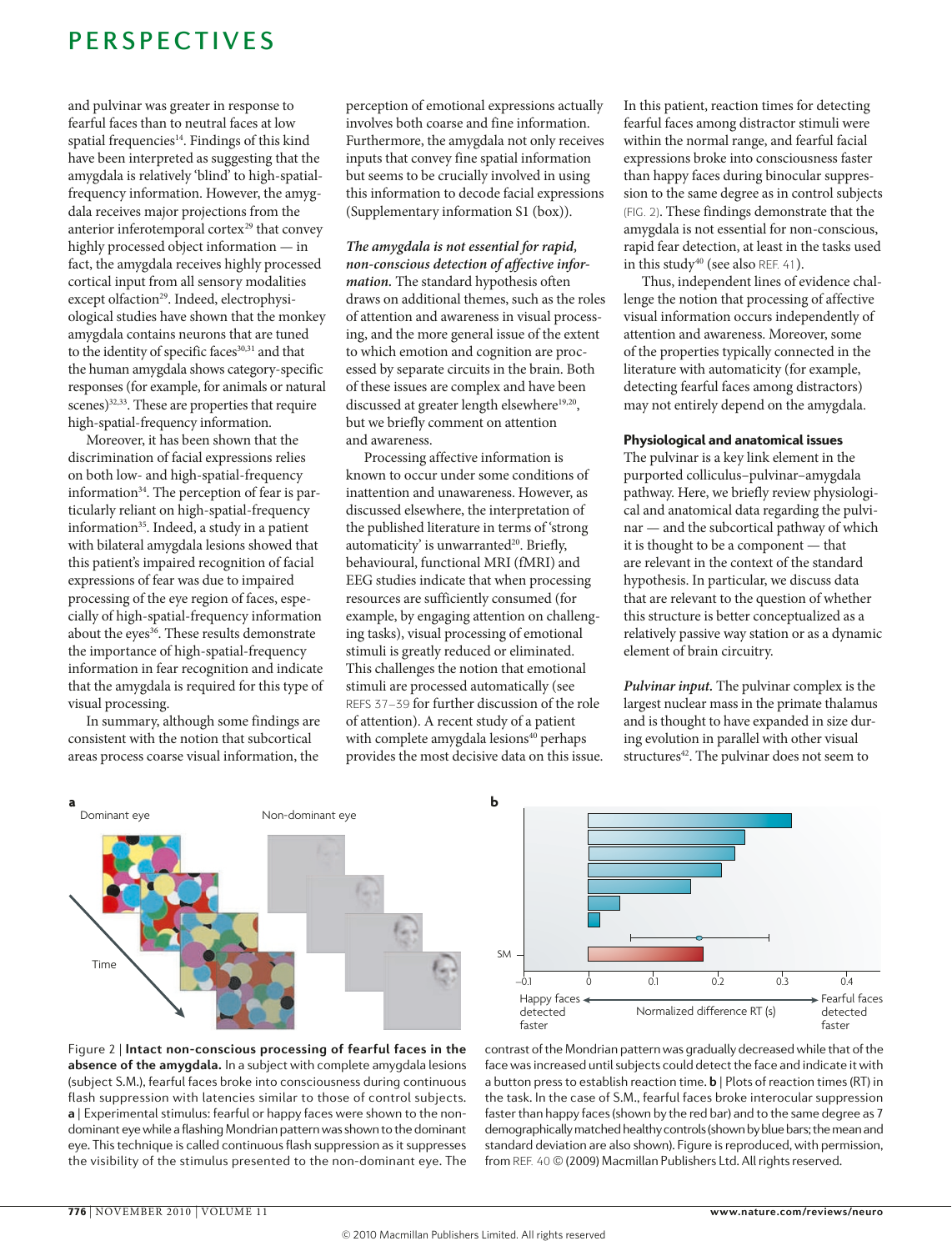## **PFRSPFCTIVES**

exist in brains of rodents and other small mammals<sup>43</sup>. In terms of connectivity that is relevant for visual processing, it receives direct visual input from the retina, indirect visual input via the superficial layers of the superior colliculus and massive input from striate and extrastriate visual cortices (FIG. 3). all of these projections terminate in the inferior pulvinar. Intriguingly, however, the visual response properties of pulvinar cells do not reflect those of neurons in the superior colliculus, and the precise contribution that input from the superior colliculus makes to pulvinar responses remains uncertain<sup>43</sup>. For example, superior colliculus lesions have little effect on electrophysiological responses of pulvinar neurons, in contrast to striate cortex lesions, which abolish responses in the inferior pulvinar<sup>44</sup>. In a related fashion, collicular and pulvinar lesions result in different behavioural impairments<sup>45</sup> (see also REF. 46). These observations argue that the pulvinar may be better thought of as participating in cortical networks, rather than as relaying visual information from the superior colliculus. This is borne out by the finding that, unlike the lateral geniculate nucleus (LGN), the pulvinar's driving inputs in fact originate in the cortex, whereas subcortical inputs to the pulvinar are typically modulatory<sup>47,48</sup>; for this reason, the pulvinar is described as a higher-order thalamic nucleus, as opposed to a firstorder nucleus such as the LGN<sup>49</sup>.

*Pulvinar activity.* studies in monkeys and humans with pulvinar lesions have suggested that this structure is involved in determining what is salient in a visual scene<sup>50,51</sup>. Consistent with this notion, the response of pulvinar neurons to visual stimuli is increased if attention is paid to the stimulus or if the stimulus has behavioural relevance. For example, pulvinar neurons respond more vigorously to behaviourally relevant targets than to unattended stimuli<sup>45</sup>. In one study, as many as 92% of pulvinar cells exhibited attenuated responses to stimuli that were task-irrelevant (that is, passively viewed)52 compared to stimuli that were task-relevant. Furthermore, the impact of attention on evoked responses in the pulvinar is spatially specific, such that a pulvinar neuron only increases activity when a monkey attends to a stimulus that falls within the receptive field of the cell<sup>53</sup>. Finally, the pulvinar seems to be crucial (as was shown in a study in which the pulvinar was pharmacologically inactivated) when a distractor stimulus has to be 'filtered out'54. Thus, it has been proposed that the pulvinar is involved in attention and/or distractor

filtering, and this is consistent with data from neuroimaging and lesion studies in humans (supplementary information s1 (box)).

The pulvinar is also important for visual awareness. For example, lesion studies in humans have revealed that pulvinar damage is associated with visual neglect and with feature-binding deficits<sup>51,55,56</sup>. A recent study in monkeys is particularly noteworthy: here, neural activity was recorded in the pulvinar during a visual illusion that induced the intermittent perceptual suppression of a bright luminance patch<sup>57</sup>. Neurons in the pulvinar showed changes in spiking rate according to trial-by-trial stimulus visibility, suggesting that they reflected the visual awareness of the stimulus. similarly, a recent fMrI study in humans found that the pulvinar responded not to the affective significance of visual stimuli but to whether or not they were consciously perceived<sup>58</sup>, again in a trial-by-trial manner. The fMrI results are consistent with a study in which pulvinar responses were associated with a subject's percept of a change<sup>59</sup>. Notably, responses were observed during 'false alarm' trials (those in which a stimulus change was reported but did not actually occur) but not during 'miss' trials (those in which a stimulus change occurred but went unnoticed by the participant). These results do not support the suggestion that the pulvinar is involved during non-conscious processing, and are inconsistent with a major role for this structure in the subcortical pathway proposed by the 'standard hypothesis', according to which the pulvinar behaves as a relatively passive relay.

*Pulvinar anatomy.* It is also important to consider the anatomical features of the pulvinar that highlight its extensive bidirectional connectivity with the cortex. For example, all 20–30 known visual areas connect with the pulvinar, sometimes in a relatively topographic fashion<sup>43,60</sup>. Temporal, parietal, cingulate, frontal and insular cortices are all connected with the pulvinar as well. at a gross level, it is as if the entire convoluted cortex were 'shrink-wrapped' around the pulvinar<sup>60</sup>. Based on the connectivity data, one can discern a ventrolateral to dorsomedial axis, and this has led to the suggestion that the pulvinar may contain two connectional 'domains' (REFs 42,60) (FIG. 3). The ventral domain (containing the inferior pulvinar) is densely connected with the visual cortex (including areas v1–v4 and  $MT$ <sup>60</sup>. It therefore has a strong visual component (that is, it could be called the 'visual pulvinar'), and its projections to the dorsal



medial (Med) nuclei. Most pulvinar nuclei (includ-Figure 3 | **schematic layout of the pulvinar.**  some traditional characterizations of the pulvinar emphasize the inferior (Inf), lateral (Lat) and ing other nuclei and sub-nuclei that are not shown here) are involved in thalamo–cortical loops that target different cortical territories (shown in blue) $42,60$ . The inferior nucleus is reciprocally connected to striate and extrastriate cortices, the lateral nucleus is connected to association cortices in temporal and parietal lobes (although it is also interconnected with the extrastriate cortex) and the medial nucleus is connected to the higher-order association cortex in parietal, frontal, orbital (not shown), cingulate and insular regions (the insula is not shown), in addition to the amygdala. Thus, the medial nucleus, which is of great interest in the present context, is not only connected with the amygdala but is also part of multiple thalamo–cortical loops (note, however, that the connection to the amygdala does not seem to be bidirectional). The superior colliculus is a layered structure whose superficial layers are visual in nature and project to the inferior nucleus. Its intermediate and deeper layers are multimodal and involved in motor preparation, including for eye movements, and project to the medial nucleus. A ventrolateral to dorsomedial axis that is helpful in understanding the organization of pulvinar nuclei and potential 'ventral' and 'dorsal' domains is shown by a dotted line (see also REF. 42 for a related scheme). Figure is modified, with permission, from REF. 43 © (2004) CRC Press. IT, inferior temporal cortex; MT, medial temporal area (also known as V5).

visual stream may mediate some of the visual abilities in people with blindsight<sup>61,62</sup> (supplementary information s1 (box)). The dorsal domain (including the traditional medial subdivision; see below) has connections with the cross-modal association cortex, including temporal and parietal areas (including area 7a and the lateral intraparietal (lIP) cortex — areas that are also involved in attention) $60$ . The dorsal domain receives highly processed visual input from the inferior temporal gyrus area TE (and some from area TEO) in the inferotemporal cortex<sup>60</sup>. It is also connected with the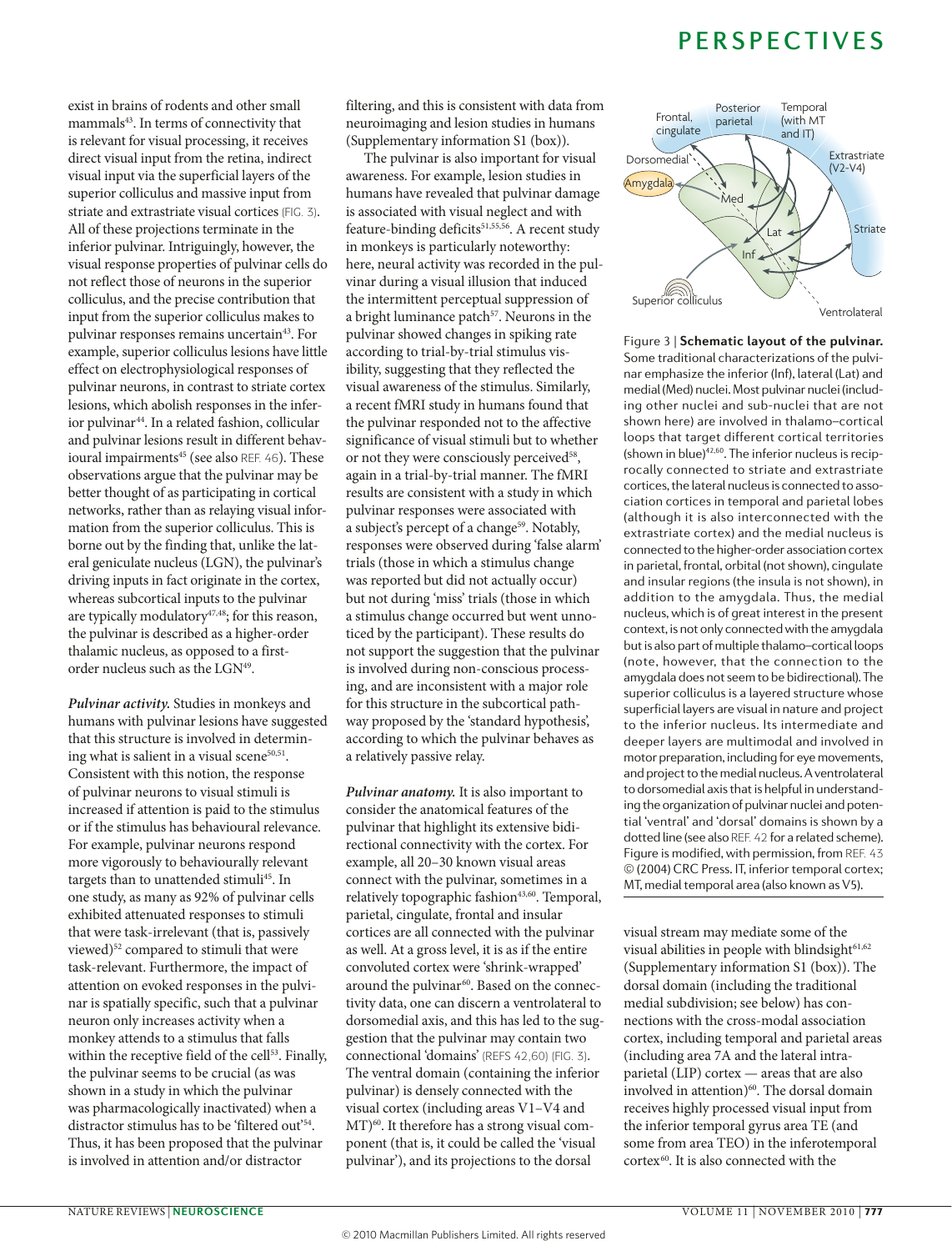cingulate cortex, frontal cortex (including the OFC), insula and amygdala<sup>60</sup> (see below). The dorsal domain is therefore much more 'associational' and, in fact, has remarkable potential to integrate information from very diverse brain regions (FIG. 3).

In summary, the pulvinar is a complex structure with important visual and integrative properties. Functional studies have characterized several ways in which the pulvinar is modulated by attention and awareness. Indeed, the pulvinar is likely to be an important 'control site' for attentional mechanisms more broadly<sup>63</sup>. Taken together, these data are antithetical to the standard hypothesis, which assumes that automatic processing is mediated by a subcortical pathway involving the pulvinar.

#### *Does the subcortical pathway exist in*

*primates?* work on fear conditioning has shown that there are direct, subcortical projections to the amygdala from the auditory thalamus (that is, from the medial geniculate nucleus (MGN)) in rats. An analogous projection carrying visual information from the visual thalamic nucleus (that is, the LGN) to the amygdala has not been documented in rodents or primates. However, it is frequently assumed that a colliculus—pulvinar—amygdala pathway exists in the case of vision. Here, we review relevant data from primates that question this assumption.

anatomical studies in monkeys have reported connections between the superior colliculus and the pulvinar<sup>42,43</sup>, and between the pulvinar and the amygdala<sup>64,65</sup>. As described above, the superficial superior colliculus projects to the inferior pulvinar both of these structures can be considered to be 'visual'. Yet, the inferior pulvinar is extensively interconnected with the visual cortex (consistent with visual functions) but not with the amygdala. Instead, the projection to the amygdala originates in the medial pulvinar64,65 (although the strength of this connection may be relatively weak<sup>66</sup>), a nucleus that is extensively interconnected with much of the cortex, as described above. Furthermore, like other thalamic nuclei, the primate pulvinar is thought to have neither excitatory nor inhibitory long-range intrinsic connections<sup>67</sup>. Considered together, these results do not support the idea of a colliculus–pulvinar– amygdala visual pathway.

To summarize, there is no evidence for a direct or an indirect subcortical pathway conveying visual information to the amygdala in monkeys. It is therefore unclear how findings from auditory fear conditioning studies in rodents can be applied to visual processing of affective stimuli in primates (see also BOX 2). For further discussion of the pathway from intermediate and deep layers of the superior colliculus (which are multimodal in nature and linked to eye movements) to the pulvinar see supplementary information s1 (box).

#### The multiple-waves model

The standard hypothesis has influenced both basic and applied research and at first glance has intuitive appeal. However, we have shown that, in its current form, the hypothesis is problematic in multiple respects. we therefore suggest that a revision of the standard hypothesis is in order.

*Multiple visual pathways and coarse information processing.* One of the primary motivations for the standard hypothesis is

#### Box 2 | Subcortical processing: audition in rats versus vision in primates

Historically, the standard hypothesis has derived a considerable portion of its motivation from the organization of the auditory system in rodents. However, the auditory and visual systems differ in important ways. The temporal precision of the auditory system is substantially greater than that of the visual system. In contrast to vision, audition is omnidirectional, such that information from all directions can be sampled (though at relatively low spatial resolution). Furthermore, the functional anatomy of the auditory system is very different from that of the visual system. Properties such as sensitivity to sound frequency, duration, amplitude, pitch and binaural disparity are already observed at subcortical levels. In fact, the primary auditory cortex (A1) seems to be involved in high-level functions and is therefore not equivalent to 'visual cortex transplanted into the auditory modality'. Indeed, there are several subcortical stages below the level of the auditory cortex, and it has been suggested<sup>113</sup> that the role of the inferior colliculus in auditory processing might be equivalent to that of primary visual cortex (V1) in vision and that the A1 is more analogous to visual areas in the inferotemporal cortex than to V1.

These considerations suggest that a subcortical pathway for auditory input to the amygdala (in rodents) would not actually be analogous to the purported subcortical visual pathway (in monkeys). Accordingly, auditory connections from the medial geniculate nucleus in the thalamus to the amygdala, although bypassing cortex, already convey highly processed information, in contrast to the suggested monkey (visual) counterpart.

the perceived need for rapid processing: fast but coarse visual processing is just what an organism needs in a dangerous environment. we argue that visual pathways other than a colliculus–pulvinar–amygdala pathway carry out this role (see also REFs 68,69).

visual processing along the ventral processing stream, which is crucial for object recognition, has historically been described to occur in a relatively hierarchical fashion. However, important 'short-cut' connections link areas V1 to V4 (REF. 70), V2 to  $TEO<sup>70</sup>$ and V4 to  $TE^{71}$  (FIG. 1b), providing the means for faster information transmission to the inferotemporal cortex72. Direct connections between the LGN and extrastriate regions, including  $V2$  (REFS 73,74) and  $V4$  (REF. 73), have also been reported. Indeed, combined electrophysiology and fMrI studies in monkeys have shown robust visual activation in areas V2 and V3 in animals with lesions of v1, demonstrating that routes bypassing v1 can be sufficiently potent to drive extrastriate visual responses<sup>75</sup> (see REF. 76 for evidence in humans). A combined lesion and fMRI study in monkeys<sup>77</sup> revealed widespread extrastriate activation in the absence of v1 and demonstrated a role of LGN-dependent projections for visual detection. v1-independent responses were observed in areas V2, V3, V4, MT (also known as v5), the fundus of the superior temporal cortex (FsT) and the lIP area. These findings establish the importance of the LGN for at least some types of blindsight. longer range 'short-cuts' also exist, such as those that link regions in the ventral visual cortex with the ventrolateral prefrontal cortex (including the OFC)<sup>78</sup>. It has been proposed79 that low-spatial-frequency information may rapidly reach parietal and frontal cortices from the early visual cortex80, thereby providing coarse information about the gist of a visual scene and supporting object recognition<sup>81</sup>. It is thus possible that these initial 'volleys of activation' are less susceptible to manipulations of attention and awareness, especially given that they may primarily convey information from the magnocellular system<sup>80,82</sup>. Furthermore, computational models that assume a purely hierarchical structure of the visual system have failed to provide a good fit to the existing latency data<sup>83</sup>, which is consistent with the existence of bypass connections.

Thus, there are multiple parallel routes for visual information processing that lead to substantial temporal dispersion of evoked responses and that enable 'highlevel' regions to respond with surprisingly short latencies<sup>84</sup>. Each processing stage adds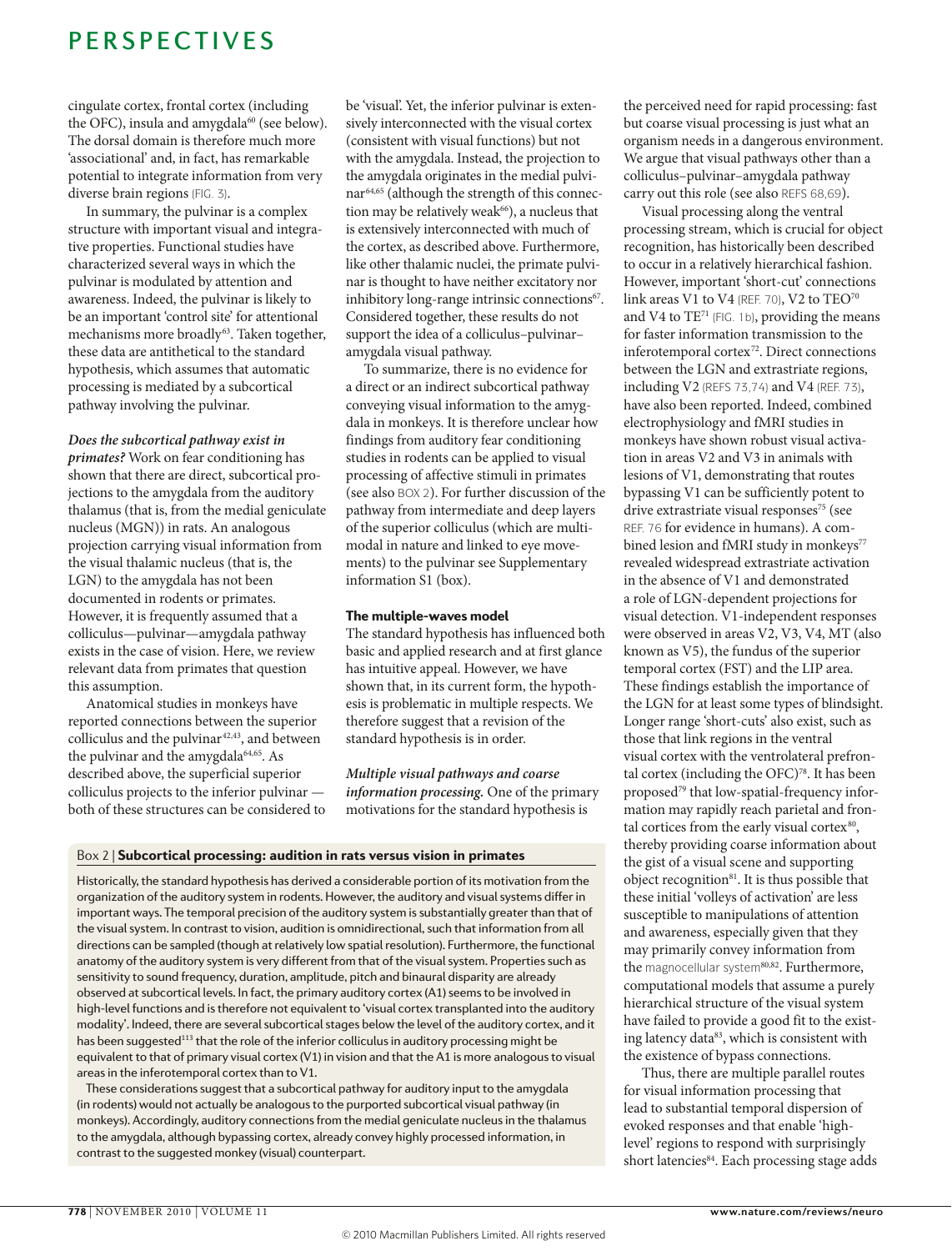approximately 10 ms to the latency<sup>84</sup>. The 'cost' of using such bypassing stages may be that, at first, only relatively coarse information is available about a visual item. This is consistent with a coarse-to-fine processing strategy in which the more-global contents of a stimulus are processed earlier than finer details<sup>85,86</sup>.

based on the considerations above, we suggest that the initial processing of visual information proceeds simultaneously along parallel channels, creating 'multiple waves' of activation across the visual cortex and beyond87. In this manner, visual stimuli that have affective and motivational significance can engage multiple brain sites — including the amygdala, oFC, anterior insula and anterior cingulate cortex — that can direct processing towards these behaviourally relevant items. Hence, rapid processing of affective information is possible even in the absence of a specialized subcortical pathway (FIG. 1b) or a single specific structure such as the amygdala<sup>40</sup>.

In light of our proposal, we suggest that affective blindsight involves some of the alternate pathways described here. A recent EEG study of a patient with complete cortical blindness used advanced source modelling to investigate the time course of information processing<sup>88</sup>. Although all facial expressions, including neutral ones, evoked relatively short-latency responses (70–120ms) localized to the superior temporal sulcus, emotion-specific responses that were localized to the anterior temporal cortex, and possibly the amygdala, occurred considerably later (120 and 200ms later, respectively). although this study suffers from the localization problems alluded to above, the findings are consistent with the notion that affective significance is computed in parallel along several circuits (see also REF.89 for a related proposal).

In light of the change of focus from a single, specialized subcortical pathway to a multiple-pathway model, it is important to reconsider the roles of both the pulvinar and the amygdala during processing of emotional visual stimuli.

*The role of the pulvinar in processing of emotional visual stimuli.* Connections between the pulvinar and amygdala have been reported<sup>64,65</sup>, suggesting that the pulvinar may have a role in emotion processing. as mentioned above, it has been proposed that the pulvinar is involved in determining the behavioural relevance of a stimulus, directing attention to a stimulus and determining awareness of a stimulus. Based on the data



**Nature Reviews** | **Neuroscience** analysis of evoked responses in the left pulvinar as a function of affective significance for a sample Figure 4 | **Pulvinar and amygdala during processing of affective stimuli. a** | Logistic regression individual during an attentional blink task<sup>58</sup>. The slope of the logistic fit indicates the strength of the predictive effect. For clarity, only binned data for the conditioned stimulus (CS+) condition are included (shown by orange dots). the grey line shows the fit for these data, and the blue line shows the fit for data from the neutral stimulus (CS-) condition. The inset shows mean logistic slopes across individuals, revealing that a relationship was detected for the affective (CS+) but not the neutral (CS-) condition. **b** | The medial pulvinar is proposed to amplify evoked responses of behaviourally-relevant stimuli via circuits involving the cingulate cortex, orbitofrontal cortex (OFc) and amygdala, all regions important for the valuation of an incoming stimulus. **c** | valuation signals in the amygdala affect behaviour by impacting responses across the brain. During an attentional blink task using affective stimuli, a response in the amygdala to a stimulus predicted that the stimulus would be detected<sup>96</sup>. statistical path analysis revealed that this effect is mediated through projections from the amygdala to the visual cortex, as well as through projections involving the prefrontal cortex (PFc). fMrI, functional MRI. Data in part a from REF. 58.

described above, we propose that the pulvinar helps to coordinate and/or regulate the flow of multimodal information via a series of thalamocortical loops (FIG. 3). This proposal takes into account that most of the input to the pulvinar comes from the cortex.

In the context of emotion processing, the most relevant nucleus of the pulvinar is probably the medial nucleus, given that it connects not only with the amygdala but also with a larger array of other brain regions. we therefore suggest that it may be involved in more general functions that impact emotion processing, such as determining the behavioural relevance and/or value of a stimulus. For example, the medial nucleus is connected with parietal regions that are involved in attention. It is also connected with the oFC and cingulate cortex, which are important for computing an object's biological value. Furthermore, it is connected with the insula, a region that has a role in emotional feelings. These connections are all bidirectional (except the connection with the amygdala), providing opportunities for modulating and regulating information flow. according to our proposal, the importance of the pulvinar in emotion is not due to its status as a subcortical 'labelled line' conveying emotional information to the amygdala, but due instead to its pattern of

connectivity with subcortical and cortical sites that have a role in determining the biological significance of a stimulus.

studies by ward and colleagues have investigated the impact of pulvinar lesions on processing of affective visual information in humans. A complete unilateral loss of the pulvinar led to a severe deficit in a patient's ability to recognize fearful expressions shown in the contralesional visual field<sup>90</sup>. within the framework suggested here, when weak and/or brief visual stimuli have biological significance, cortico–pulvino– cortical circuits coordinate and amplify signals in a manner that enhances their behavioural impact. This framework is consistent with the impairment in recognizing fear in patients with pulvinar lesions and also with their impairment in recognizing anger (and possibly happiness)<sup>90</sup>. Notably, the essential pulvinar damage was found in the medial pulvinar, the region that projects to the amygdala in monkeys. The proposed framework is also consistent with a study that reported that viewing complex unpleasant images impaired performance in a subsequent simple (neutral) visual task in control subjects, but not in a patient with pulvinar damage<sup>91</sup> — according to our framework, the unpleasant stimulus did not garner additional resources in the patient (which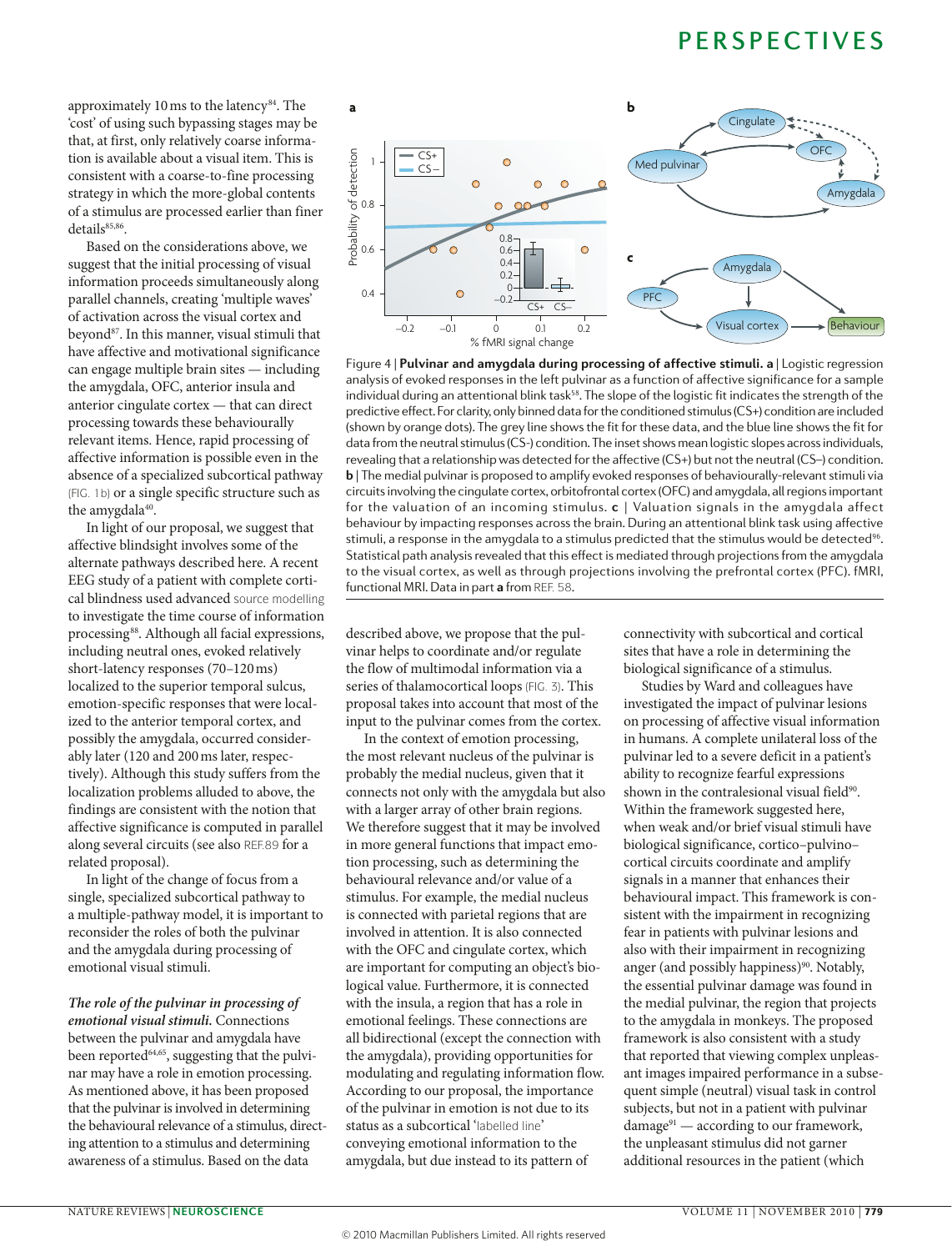would have interfered with performance, as it did in the controls).

Pulvinar involvement in the processing of affective information does not seem to reflect emotion *per se*, however. In an fMrI study in humans<sup>58</sup>, a simple contrast between affective and neutral conditions did not reveal different responses in the pulvinar. Instead, there was a significant relationship between the magnitude of evoked responses in the pulvinar and the probability of correctly detecting a target on a trial-by-trial basis during the affective condition but not during the neutral condition (FIG. 4a). These results reveal an emotion-by-visibility interaction that may characterize the role of the pulvinar more generally. In other words, we suggest that the pulvinar amplifies responses to stimuli of potential value to the animal (such as one that signals the possibility of shock in the experiment) (FIG. 4b).

*The role of the amygdala in processing affective visual stimuli.* what part is left for the amygdala to play in the processing of affective visual stimuli? Its connectivity pattern provides some clues. The predominant source of visual input to the amygdala, specifically the basolateral nucleus, comes from higher-order visual association cortices in the anterior temporal lobe<sup>29</sup>. This suggests that the amygdala is a convergence zone for highly-processed sensory information that is relevant to object processing. In addition, there are loops between the visual cortex and the lateral and basal nuclei of the amygdala, and this feedback is thought to modulate visual processing<sup>92</sup>. Further integrative functions of the amygdala stem from its extensive connections with much of the cortex. In addition to its well-recognized connections with medial and orbital territories of the prefrontal cortex, the amygdala is also connected to the lateral prefrontal cortex, albeit in a weaker manner<sup>93</sup>. Importantly, the architecture of the prefrontal cortex (PFC) is such that, on average, inputs from the amygdala reach approximately 90% of the PFC after a single connection within the frontal cortex<sup>94</sup>. Furthermore, the amygdala seems to be part of a 'core brain circuit' (REF. 95) that is topologically central in terms of global brain connectivity and whose functions could include aggregation and distribution of information.

In light of these considerations, we propose that the amygdala's contribution to the processing of affective visual information arises not from a subcortical source of visual input, but from its broad connectivity with the cortex and other subcortical structures.

Given this connectivity, the impact of the amygdala on behaviour can be mediated through many routes, for example, via both the visual cortex and prefrontal cortex. This suggestion is consistent with findings of a study that combined the attentional blink task with fear conditioning<sup>96</sup>. For emotionladen stimuli, trial-by-trial fluctuations in evoked responses in the amygdala predicted whether or not a target was detected. Furthermore, this impact of the amygdala on behaviour was mediated by both the visual cortex and prefrontal cortex (as suggested by statistical path analysis), consistent with the idea that during the processing of affectively significant items, the amygdala enhances sensory processing through both direct (amygdala–visual cortex) and indirect (amygdala–prefrontal cortex–visual cortex) paths (FIG. 4c).

For reasons of brevity we have discussed the amygdala as a single entity, but it should be noted that the amygdala is in fact a complex structure comprised of more than a dozen nuclei. In particular, the central nucleus has extensive descending connections to the hypothalamus and other brainstem nuclei that regulate autonomic and endocrine responses and, in this manner, contributes to several aspects of emotional expression and mobilization of bodily resources. Among others, this is an important distinction between the roles of the amygdala and pulvinar during processing of affective visual stimuli.

#### **Conclusions**

The evidence we have reviewed here suggests that the idea of a subcortical pathway that is specialized for the processing of emotional stimuli should be revised. Our reinterpretation has important implications for the conceptualization of the amygdala's function in the processing of emotional visual information. we suggest two revised roles for the amygdala. First, the amygdala has a mostly modulatory role in a wide array of networks. The precise functional importance of the amygdala in these networks remains to be investigated, but it is unlikely that it will map specifically onto emotion. Instead, we think that it corresponds to broader and more abstract dimensions of information processing, including processing of salience, significance, ambiguity, unpredictability<sup>21,97-99</sup> and other aspects of 'biological value'. More broadly, we argue that the amygdala has a key role in solving the following problem<sup>100</sup>: how can a limitedcapacity information processing system that receives a constant stream of diverse inputs selectively process those inputs that are the most relevant to the goals of the animal<sup>101</sup>?

Thus, the amygdala serves to allocate processing resources to stimuli, at least in part by modulating (through its connectivity) the anatomical components that are required to prioritize particular features of information processing in a given situation. such a role would come into play not only for affectively significant stimuli but also for

#### **Glossary**

#### Attentional blink

A phenomenon that occurs in experiments in which a rapid stream of visual items is presented to an observer whose task is to detect two targets within the stream. When the two targets are separated in time by a brief interval (for example, 200–500ms), the successful detection of the first target impairs detection of the second one (as if the participant blinked) owing to limited processing capacity.

#### Backward masking

A phenomenon that occurs in experimental paradigms in which a target visual stimulus is followed by another salient visual stimulus that 'masks' the perception of the target stimulus, making its detection or recognition difficult or impossible. Visual masking is commonly used to manipulate visual awareness.

#### Blindsight

The ability, in humans or monkeys, to respond to visual stimuli without consciously perceiving them — a situation that may ensue following a lesion to the primary visual cortex.

#### Continuous flash suppression

A technique in which a fixed image shown to one eye is suppressed by a stream of rapidly changing images flashed to the other eye. The technique is used to manipulate visual awareness.

#### Labelled line

A processing architecture in which a separate pathway conveys information that is specific to a class of sensory stimuli owing to, for example, receptor specificity (for example, pain and touch conveyed by particular somatosensory channels).

#### Magnocellular system

A visual pathway from the retina to the cortex that conveys relatively fast, transient and wavelength-insensitive information.

#### Path analysis

A statistical method to investigate the relationship between multiple variables.

#### Source modelling

A set of techniques that attempt to estimate the neural 'sources' of the electrical or magnetic signals that are measured at external sensors (for example, at the scalp in the case of electroencephalography).

#### Visual search

An experimental paradigm in which subjects are asked to indicate the presence or absence of a 'target' item (for example, a fearful face) among an array of 'distractor' items (for example, neutral faces).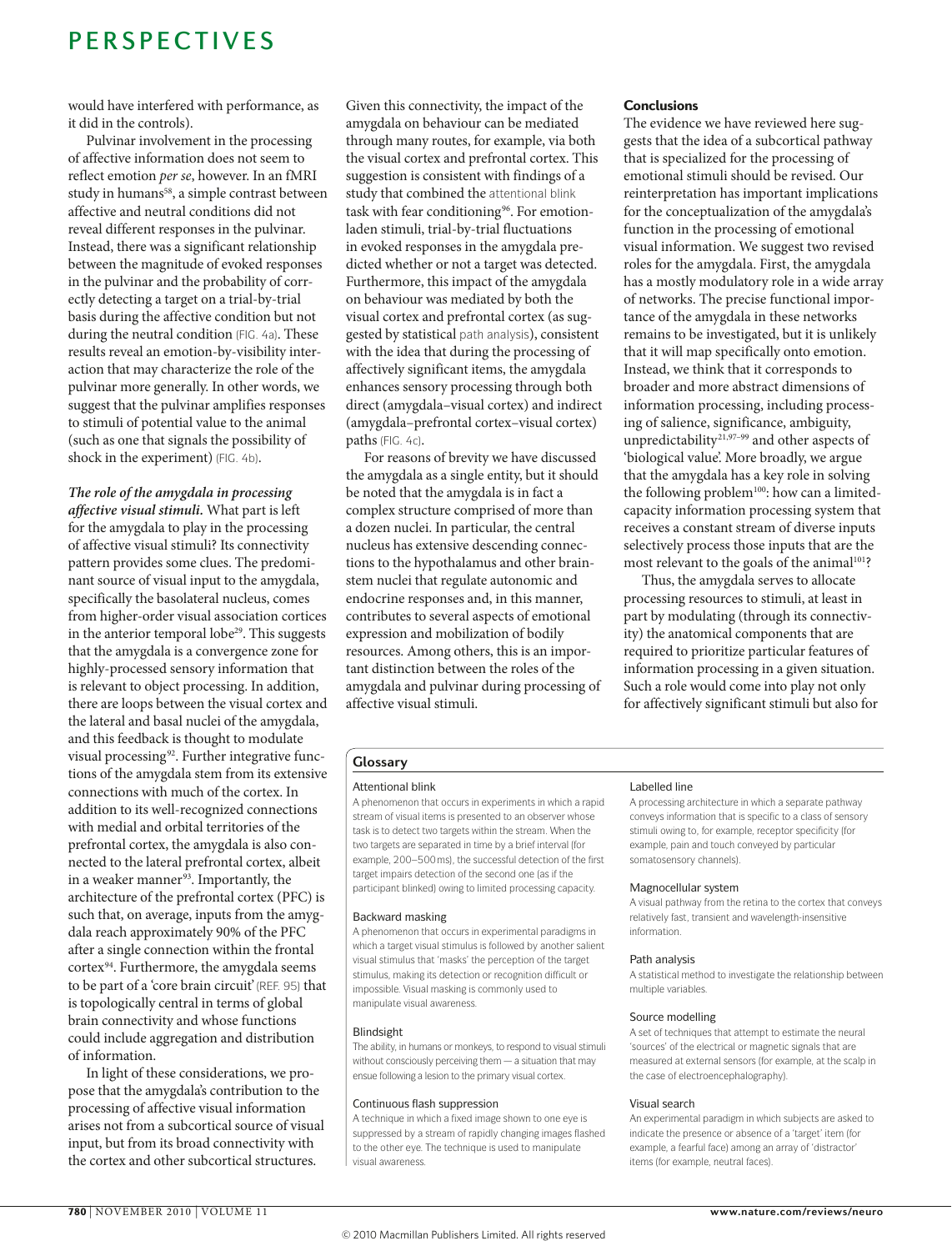other stimuli. Notably, the amygdala may not be unique in this respect as there are other, largely parallel, networks with architectures that do not include the amygdala but that also enable diverse functions — notably the network subserved by the connections between the cortex and the pulvinar. we think that our proposal is consistent with the majority of findings and can accommodate several views of amygdala function<sup>16,102,103</sup>, with the difference that it provides a broader and more flexible perspective.

The second aspect of our proposed revision is to stress the speed and temporal dispersion of cortical processing, which render moot the assumed need for a fast subcortical route. Many visual properties can be processed very rapidly by the initial wave of cortical response, which suggests that there is ample time for substantial feedback, even within the cortex. Consequently, understanding the flow of visual information within the cortex should help us to understand how affective stimuli are processed. Ultimately, the fate of a biologically-relevant stimulus should not be understood in terms of a 'low road' versus a 'high road', but in terms of the 'multiple roads' that lead to the expression of observed behaviours.

There is an enormous literature implicating the amygdala in affective dysfunction in nearly every psychiatric illness, most notably in mood disorders. The revised view in this Perspective suggests that rather than focusing on neurons within the amygdala, we should focus on connections within the cortex and between the cortex and subcortical structures such as the amygdala. This may not come as a big surprise to some readers as, in the main, it simply reflects the idea that the substrate of brain function is not so much to be found within neurons as within networks.

*Luiz Pessoa is at the Department of Psychological and Brain Sciences, Indiana University, Bloomington, Indiana 47405 USA.*

*Ralph Adolphs is at the Division of Humanities and Social Sciences, and Computation and Neural Systems Program, California Institute of Technology, Pasadena, California 91125, USA.*

*Correspondence to L.P. and R.A. e‑mails: lpessoa@indiana.edu; radolphs@hss.caltech.edu* doi:10.1038/nrn2920

- 1. Tamietto, M. & de Gelder, B. Neural bases of the nonconscious perception of emotional signals. *Nature Rev. Neurosci.* **11**, 697–709 (2010).
- 2. Ohman, A. & Mineka, S. Fears, phobias, and preparedness: toward an evolved module of fear and fear learning. *Psychol. Rev.* **108**, 483–522 (2001).
- 3. Lonsdorf, T. B. *et al.* Genetic gating of human fear learning and extinction: possible implications for gene–environment interaction in anxiety disorder. *Psychol. Sci.* **20**, 198–206 (2009).
- 4. LeDoux, J. E. *The Emotional Brain* (Simon & Schuster, New York, 1996).
- 5. Dolan, R. J. & Vuilleumier, P. Amygdala automaticity in emotional processing. *Ann. NY Acad. Sci.* **985**, 348–355 (2003).
- 6. Ohman, A., Lundqvist, D. & Esteves, F. The face in the crowd revisited: a threat advantage with schematic stimuli. *J. Pers. Soc. Psychol.* **80**, 381–396 (2001).
- Yang, E., Zald, D. H. & Blake, R. Fearful expressions gain preferential access to awareness during continuous flash suppression. *Emotion* **7**, 882–886 (2007).
- 8. Morris, J. S., Ohman, A. & Dolan, R. J. Conscious and unconscious emotional learning in the human amygdala. *Nature* **393**, 467–470 (1998).
- 9. Whalen, P. J. *et al.* Masked presentations of emotional facial expressions modulate amygdala activity without explicit knowledge. *J. Neurosci.* **18**, 411–418 (1998).
- 10. Morris, J. S., DeGelder, B., Weiskrantz, L. & Dolan, R. J. Differential extrageniculostriate and amygdala responses to presentation of emotional faces in a cortically blind field. *Brain* **124**, 1241–1252 (2001).
- 11. Pegna, A. J., Khateb, A., Lazeyras, F. & Seghier, M. L. Discriminating emotional faces without primary visual cortices involves the right amygdala. *Nature Neurosci.* **8**, 24–25 (2005).
- 12. Morris, J. S., Ohman, A. & Dolan, R. J. A subcortical pathway to the right amygdala mediating "unseen" fear. *Proc. Natl Acad. Sci. USA* **96**, 1680–1685 (1999).
- 13. Bar, M. & Neta, M. Humans prefer curved visual objects. *Psychol. Sci.* **17**, 645–648 (2006).
- 14. Vuilleumier, P., Armony, J. L., Driver, J. & Dolan, R. J. Distinct spatial frequency sensitivities for processing faces and emotional expressions. *Nature Neurosci.* **6**, 624–631 (2003).
- 15. Davis, M. & Whalen, P. J. The amygdala: vigilance and emotion. *Mol. Psychiatry* **6**, 13–34 (2001).
- 16. Whalen, P. J. & Phelps, E. A. (eds) *The Human Amygdala* (Guilford Press, New York, 2009). Lewis, M. D. Bridging emotion theory and
- neurobiology through dynamic systems modeling. *Behav. Brain Sci.* **28**, 169–245 (2005).
- 18. Duncan, S. & Barrett, L. F. Affect is a form of cognition: a neurobiological analysis. *Cogn. Emot.* **21**, 1184–1211 (2007).
- Pessoa, L. On the relationship between emotion and cognition. *Nature Rev. Neurosci.* **9**, 148–158 (2008).
- 20. Pessoa, L. To what extent are emotional visual stimuli processed without attention and awareness? *Curr. Opin. Neurobiol.* **15**, 188–196 (2005).
- Adolphs, R. Fear, faces, and the human amygdala. *Curr. Opin. Neurobiol.* **18**, 166–172 (2008).
- 22. Pizzagalli, D., Regard, M. & Lehmann, D. Rapid emotional face processing in the human right and left brain hemispheres: an ERP study. *Neuroreport* **10**, 2691–2698 (1999).
- 23. Halgren, E., Raij, T., Marinkovic, K., Jousmaki, V. & Hari, R. Cognitive response profile of the human fusiform face area as determined by MEG. *Cereb. Cortex* **10**, 69–81 (2000).
- 24. Eger, E., Jedynak, A., Iwaki, T. & Skrandies, W. Rapid extraction of emotional expression: evidence from evoked potential fields during brief presentation of face stimuli. *Neuropsychologia* **41**, 808–817 (2003).
- 25. Japee, S., Crocker, L., Carver, F., Pessoa, L. & Ungerleider, L. G. Individual differences in valence modulation of face-selective M170 response. *Emotion* **9**, 59–69 (2009).
- 26. Krolak-Salmon, P., Henaff, M. A., Vighetto, A., Bertrand, O. & Mauguiere, F. Early amygdala reaction to fear spreading in occipital, temporal, and frontal cortex: a depth electrode ERP study in human. *Neuron* **42**, 665–676 (2004).
- 27. Greene, M. R. & Oliva, A. The briefest of glances: the time course of natural scene understanding. *Psychol. Sci.* **20**, 464–472 (2009).
- 28. Kawasaki, H. *et al.* Single-neuron responses to emotional visual stimuli recorded in human ventral prefrontal cortex. *Nature Neurosci.* **4**, 15–16 (2001).
- 29. Amaral, D. G., Price, J. L., Pitkanen, A. & Carmichael, S. T. in *The Amygdala: Neurobiological Aspects of Emotion, Memory, and Mental Dysfunction* (ed. Aggleton, J.) 1–66 (Wiley-Liss, New York, 1992).
- 30. Gothard, K. M., Battaglia, F. P., Erickson, C. A., Spitler, K. M. & Amaral, D. G. Neural responses to facial expression and face identity in the monkey amygdala. *J. Neurophysiol.* **97**, 1671–1683 (2007).
- 31. Rolls, E. T. *Emotion Explained* (Oxford Univ. Press, Oxford, 2005).
- Kreiman, G., Koch, C. & Fried, I. Category-specific visual responses of single neurons in the human medial temporal lobe. *Nature Neurosci.* **3**, 946–953 (2000).
- 33. Mormann, F. *et al.* Latency and selectivity of single neurons indicate hierarchical processing in the human medial temporal lobe. *J. Neurosci.* **28**, 8865–8872 (2008).
- 34. Smith, M. L., Cottrell, G. W., Gosselin, F. & Schyns, P. G. Transmitting and decoding facial expressions. *Psychol. Sci.* **16**, 184–189 (2005).
- 35. Smith, F. W. & Schyns, P. G. Smile through your fear and sadness: transmitting and identifying facial expression signals over a range of viewing distances. *Psychol. Sci.* **20**, 1202–1208 (2009).
- 36. Adolphs, R. *et al.* A mechanism for impaired fear recognition after amygdala damage. *Nature* **433**, 68–72 (2005).
- 37. Vuilleumier, P. How brains beware: neural mechanisms of emotional attention. *Trends Cogn. Sci.* **9**, 585–594 (2005).
- 38. Pessoa, L., Oliveira, L. & Pereira, M. G. Attention and emotion. *Scholarpedia* **5**, 6314 (2010).
- 39. Pessoa, L., Oliveira, L. & Pereira, M. G. in *Handbook of Human Affective Neuroscience* (eds Armony, J. L. & Vuilleumier, P.) (Cambridge Univ. Press, Cambridge, UK, 2011).
- 40. Tsuchiya, N., Moradi, F., Felsen, C., Yamazaki, M. & Adolphs, R. Intact rapid detection of fearful faces in the absence of the amygdala. *Nature Neurosci.* **12**, 1224–1225 (2009).
- 41. Piech, R. M. *et al.* Fear-enhanced visual search persists after amygdala lesions. *Neuropsychologia.* **48**, 3430–3435 (2010).
- 42. Grieve, K. L., Acuna, C. & Cudeiro, J. The primate pulvinar nuclei: vision and action. *Trends Neurosci.* **23**, 35–39 (2000).
- 43. Stepniewska, I. in *The Primate Visual System* (eds Kaas, J. & Collins, C. E.) 53–80 (CRC Press, Boca Raton, Florida, 2004).
- 44. Bender, D. B. Visual activation of neurons in the primate pulvinar depends on cortex but not colliculus. *Brain Res.* **279**, 258–261 (1983).
- 45. Robinson, D. L. & Cowie, R. J. in *The Thalamus* (ed. McCormick, D.) 53–92 (Elsevier, New York, 1997).
- 46. de Gelder, B. *et al.* Standing up for the body. Recent progress in uncovering the networks involved in the perception of bodies and bodily expressions. *Neurosci. Biobehav. Rev.* **34**, 513–527 (2010).
- 47. Guillery, R. W. Anatomical evidence concerning the role of the thalamus in corticocortical communication: a brief review. *J. Anat.* **187**, 583–592 (1995).
- Sherman, S. M. & Guillery, R. W. Functional organization of thalamocortical relays. *J. Neurophysiol.* **76**, 1367–1395 (1996).
- 49. Sherman, S. M. Thalamus. *Scholarpedia* **1**, 1583 (2006).
- 50. Ungerleider, L. G. & Christensen, C. A. Pulvinar lesions in monkeys produce abnormal scanning of a complex visual array. *Neuropsychologia* **17**, 493–501 (1979).
- 51. Zihl, J. & von Cramon, D. The contribution of the 'second' visual system to directed visual attention in man. *Brain* **102**, 835–856 (1979).
- Benevento, L. A. & Port, J. D. Single neurons with both form/color differential responses and saccaderelated responses in the nonretinotopic pulvinar of the behaving macaque monkey. *Vis. Neurosci.* **12**, 523–544 (1995).
- 53. Petersen, S. E., Robinson, D. L. & Keys, W. Pulvinar nuclei of the behaving rhesus monkey: visual responses and their modulation. *J. Neurophysiol.* **54**, 867–886 (1985).
- 54. Desimone, R., Wessinger, M., Thomas, L. & Schneider, W. Attentional control of visual perception: cortical and subcortical mechanisms. *Cold Spring Harb. Symp. Quant. Biol.* **55**, 963–971 (1990).
- 55. Karnath, H. O., Himmelbach, M. & Rorden, C. The subcortical anatomy of human spatial neglect: putamen, caudate nucleus and pulvinar. *Brain* **125**, 350–360 (2002).
- 56. Ward, R., Danziger, S., Owen, V. & Rafal, R. Deficits in spatial coding and feature binding following damage to spatiotopic maps in the human pulvinar. *Nature Neurosci.* **5**, 99–100 (2002).
- 57. Wilke, M., Mueller, K. M. & Leopold, D. A. Neural activity in the visual thalamus reflects perceptual suppression. *Proc. Natl Acad. Sci. USA* **106**, 9465–9470 (2009).
- 58. Padmala, S., Lim, S.-L. & Pessoa, L. Pulvinar and affective significance: responses track moment-to-moment visibility. *Front. Hum. Neurosci.* **4**, 1–9 (2010).
- 59. Pessoa, L. & Ungerleider, L. G. Neural correlates of change detection and change blindness in a working memory task. *Cereb. Cortex* **14**, 511–520 (2004).